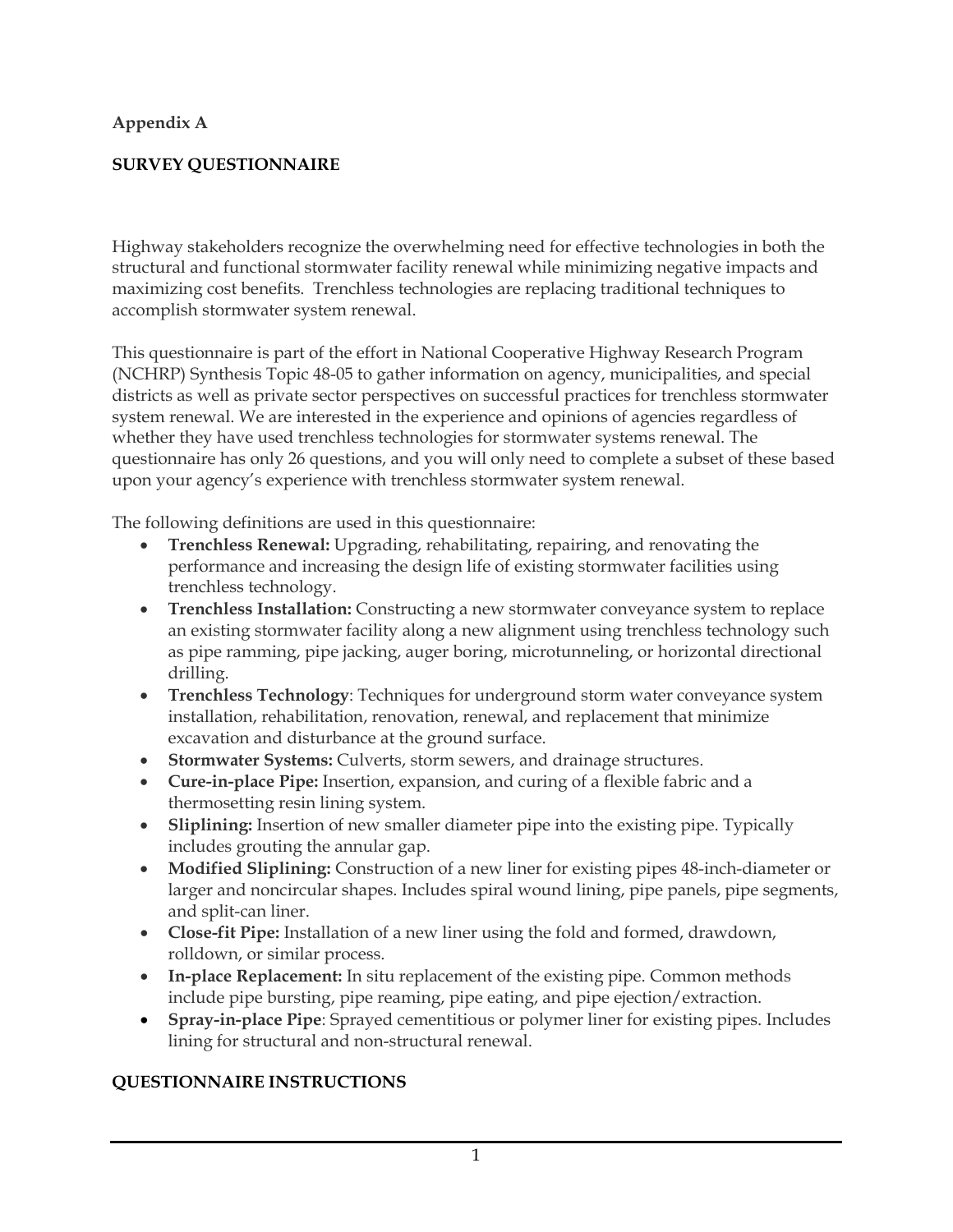If your agency has experience with trenchless renewal of stormwater systems, please answer questions 1 through 21 and question 26.

If your agency does not have experience with trenchless renewal of stormwater systems, please answer question 1 and questions 22 through 26.

#### **Experience**

1. Does your agency have experience with trenchless technologies for renewal of stormwater systems?  $\Box$  Yes  $\Box$  No If "No", Skip to Question 22.

#### **Methods Used and Satisfaction**

2. Provide the approximate percent of stormwater system projects you conduct using open-cut installation, trenchless installation, and trenchless renewal.

| Open-Cut Installation          |               |
|--------------------------------|---------------|
| <b>Trenchless Installation</b> |               |
| Trenchless Renewal             | $\frac{0}{6}$ |

- 3. Provide the approximate percent of projects you conduct where renewal of manholes/vaults is included. Round to the nearest 10 percent. \_\_\_\_\_\_\_ percent
- 4. Provide the approximate percent of trenchless renewal projects you conduct where the renewal is used to temporarily defer replacement with a new stormwater conveyance system. Round to the nearest 10 percent. \_\_\_\_\_\_\_ percent
- 5. Provide the approximate percent of trenchless renewal projects you conduct where the renewal is primarily to correct non-structural defects versus structural defects. Round to the nearest 10 percent. \_\_\_\_\_\_\_ percent
- 6. What types of trenchless technologies have you used? (Check all that apply.)

**Method** (Examples)

- **Cure-In-Place Pipe**: (Inversion; pull-in)
- **Sliplining:** (Continuous; segmental)
- **Modified Sliplining: (**Spiral wound; pipe panels; pipe segments; Split-Can Liner)
- **Close-Fit Pipe:** (fold and formed; drawdown; rolldown)
- $\Box$  **In-Line Replacement:** (Pipe bursting; pipe reaming; pipe eating)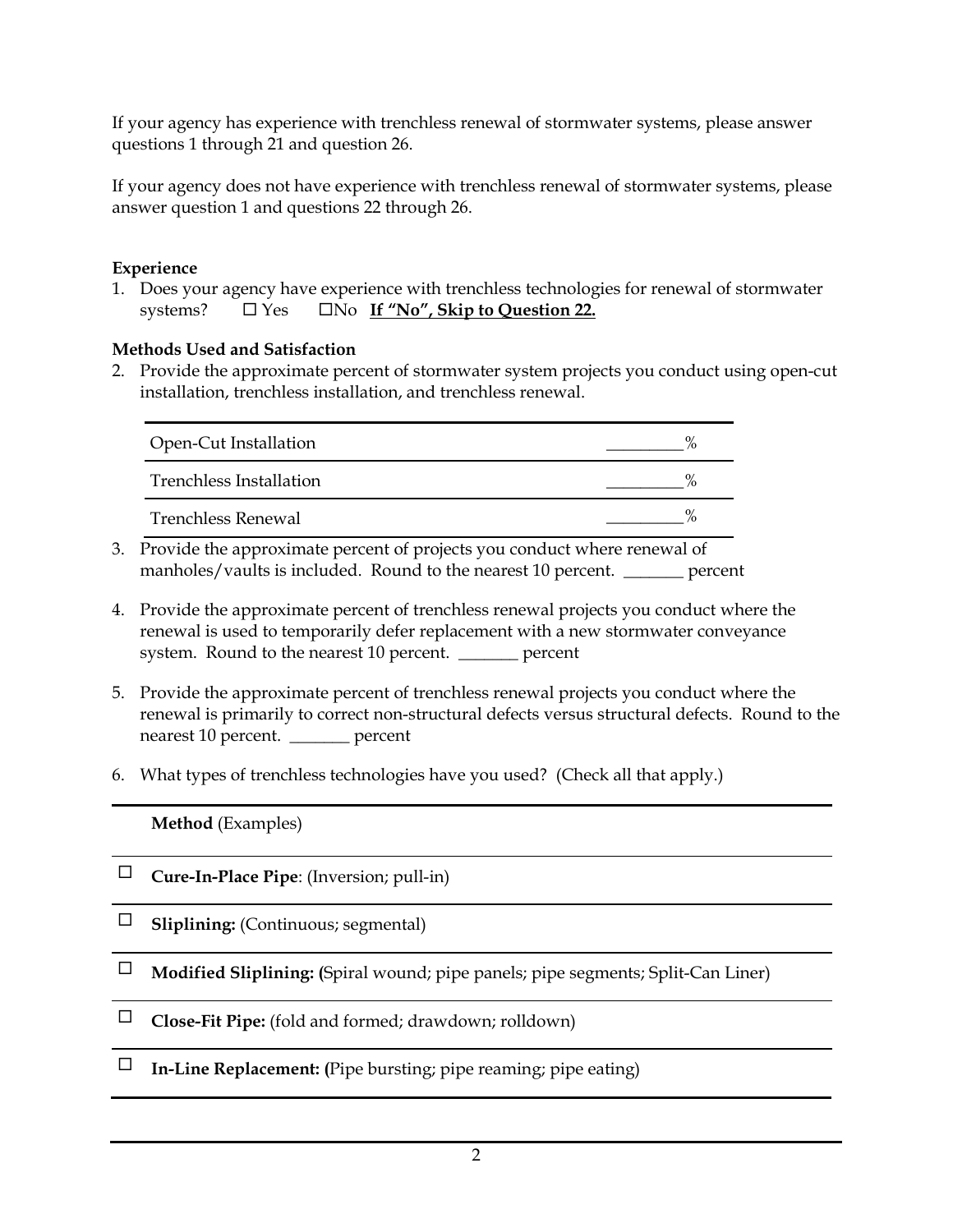**Method** (Examples)

| $\Box$ Spray-In-Place Pipe: (Cementitious; polymer; epoxy; polyurea/polyurethane; polyester) |
|----------------------------------------------------------------------------------------------|
| $\Box$ Other                                                                                 |

7. Provide an approximate percentage of projects you completed using the following trenchless renewal. Round to the nearest 10 percent.

| Method              | (percent) |
|---------------------|-----------|
| Cure-In-Place Pipe  |           |
| Sliplining          |           |
| Modified Sliplining |           |
| Close-Fit Pipe      |           |
| In-Line Replacement |           |
| Spray-In-Place Pipe |           |
| Other               |           |

8. Provide an approximate success/satisfaction percentage rate for the methods used. Round to the nearest 10 percent.

| Method              | Success/<br><b>Satisfaction Rate</b><br>(percent) |
|---------------------|---------------------------------------------------|
| Cure-In-Place Pipe  |                                                   |
| Sliplining          |                                                   |
| Modified Sliplining |                                                   |
| Close-Fit Pipe      |                                                   |
| In-Line Replacement |                                                   |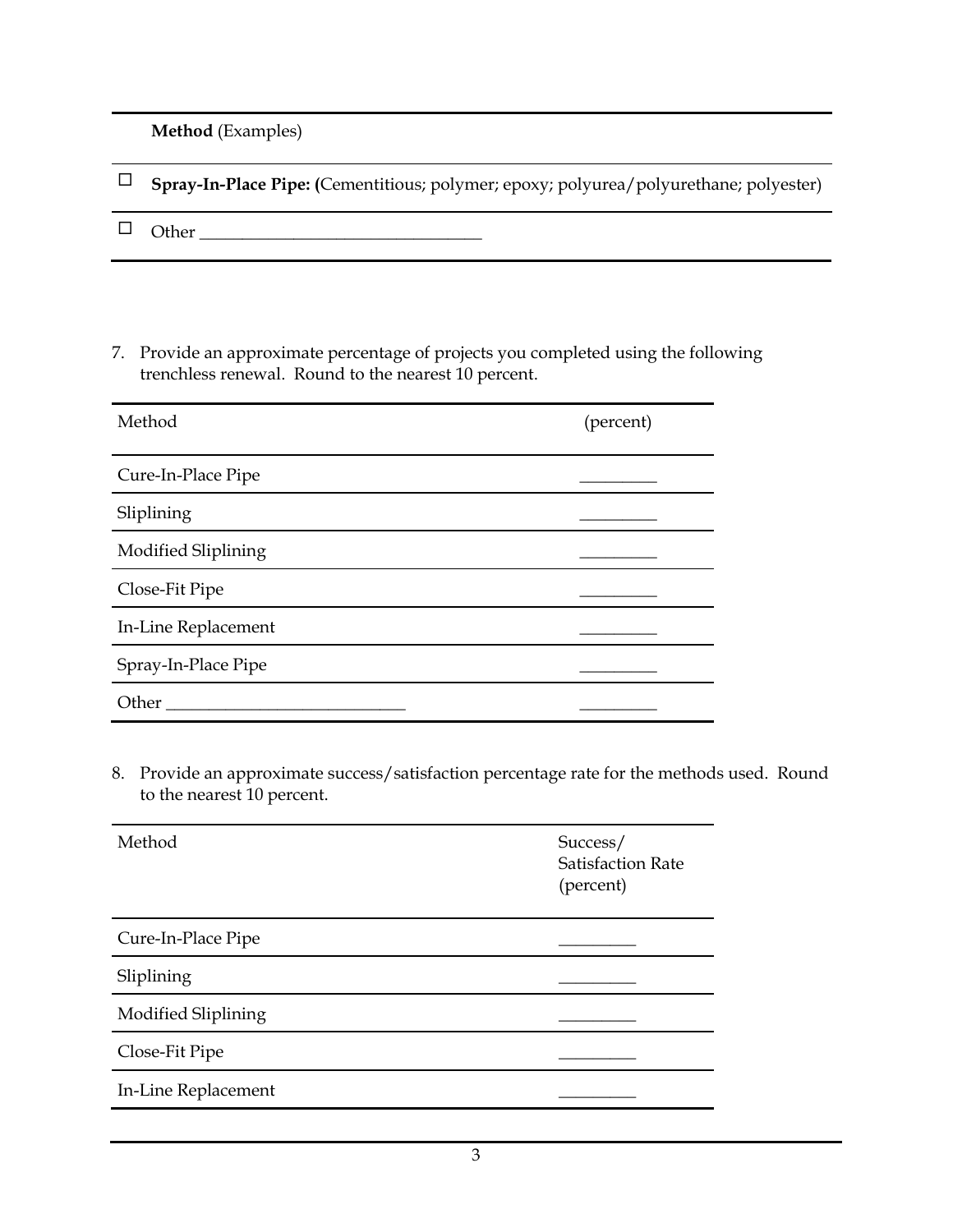Spray-In-Place Pipe

Other \_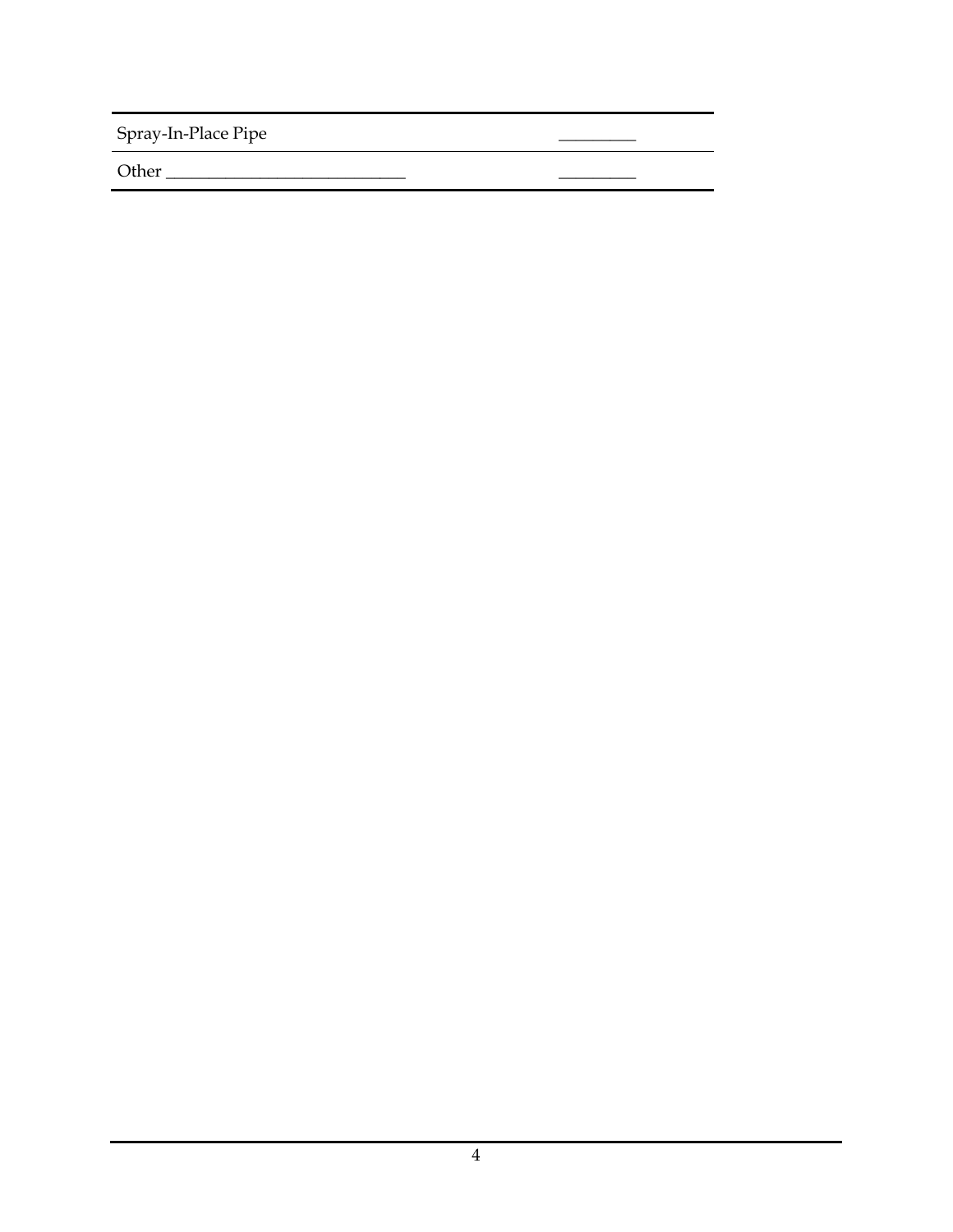### **Defects Mitigated and Satisfaction**

9. On your projects, which defects do you mitigate using trenchless renewal?

Defect Type  $\Box$  Alignment offsets  $\square$  Loose or open joints  $\Box$  Flattened or oval pipes  $\square$  Sags  $\Box$  Cracks, breaks, or splits  $\square$  Cavitation/erosion Corrosion  $\square$  Leaks/infiltration  $\Box$  Other

10. For your projects, categorize the relative frequency with which you attempt to mitigate the following defects using trenchless renewal. Use the following categories "Never" "<10%", "10% to 40%", "40% to 60%", "60% to 90%", "Always"

| Defect Type               | Relative Frequency |
|---------------------------|--------------------|
| Alignment offsets         |                    |
| Loose or open joints      |                    |
| Flattened or oval pipes   |                    |
| Sags                      |                    |
| Cracks, breaks, or splits |                    |
| Cavitation/erosion        |                    |
| Corrosion                 |                    |
| Leaks/infiltration        |                    |
| Other                     |                    |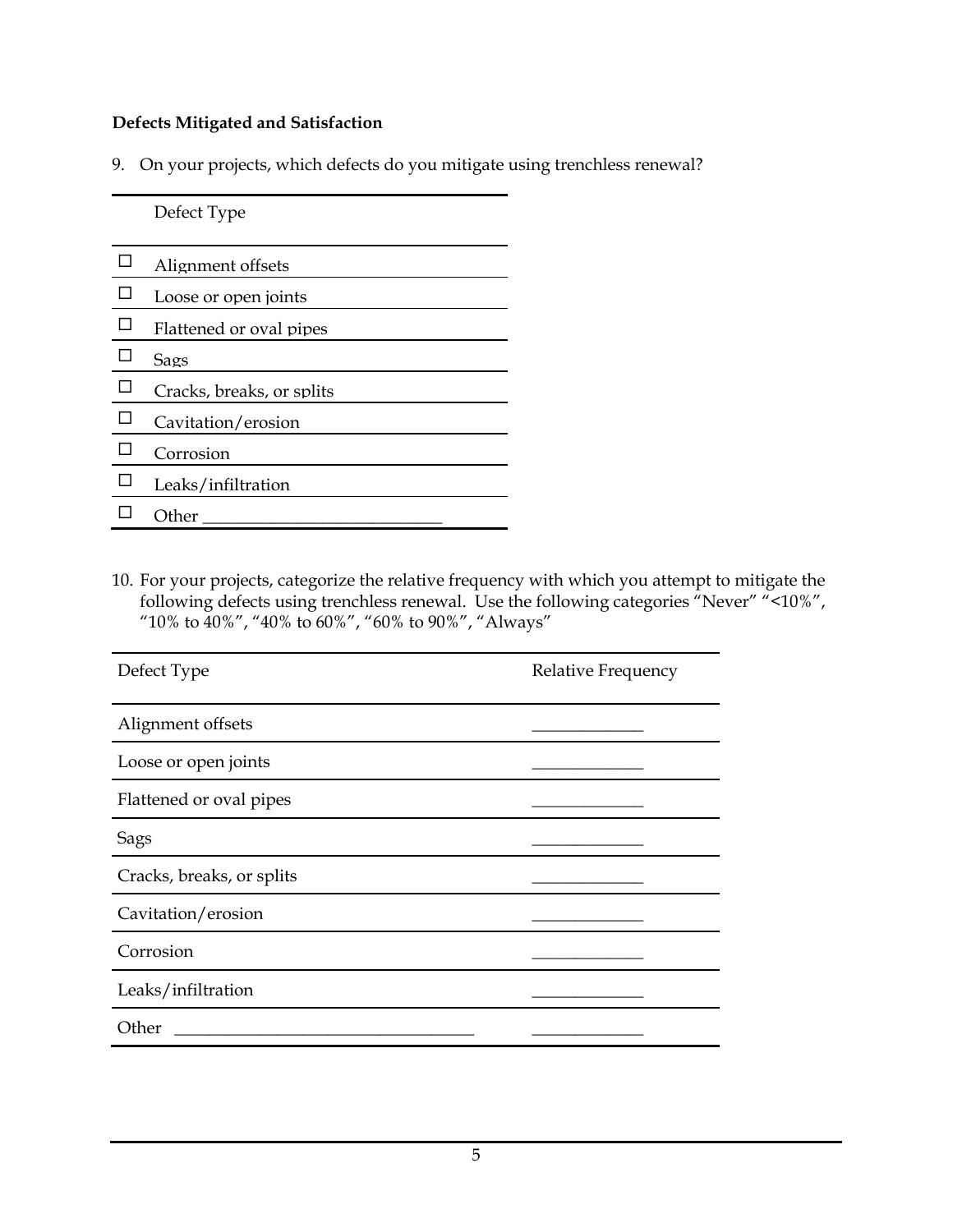11. Describe your satisfaction mitigating the following defects using trenchless renewal on projects you perform. Use "Very Dissatisfied", "Dissatisfied", "Neutral", "Satisfied", and "Very Satisfied"

| Defect Type               | Degree of<br>Satisfaction |
|---------------------------|---------------------------|
| Alignment offsets         |                           |
| Loose or open joints      |                           |
| Flattened or oval pipes   |                           |
| Sags                      |                           |
| Cracks, breaks, or splits |                           |
| Cavitation/erosion        |                           |
| Corrosion                 |                           |
| Leaks/infiltration        |                           |
| Other                     |                           |

#### **Case Studies and Available Cost Data**

- 12. Do you have a case history for a successful trenchless renewal project that you would be willing to share?  $\square$  Yes  $\square$  No
- 13. Do you have a case history for an unsuccessful trenchless renewal project that you would be willing to share?  $\square$  Yes  $\square$  No
- 14. Do you track and/or have trenchless renewal projects costs you would be willing to share?  $\Box$  Yes  $\Box$  No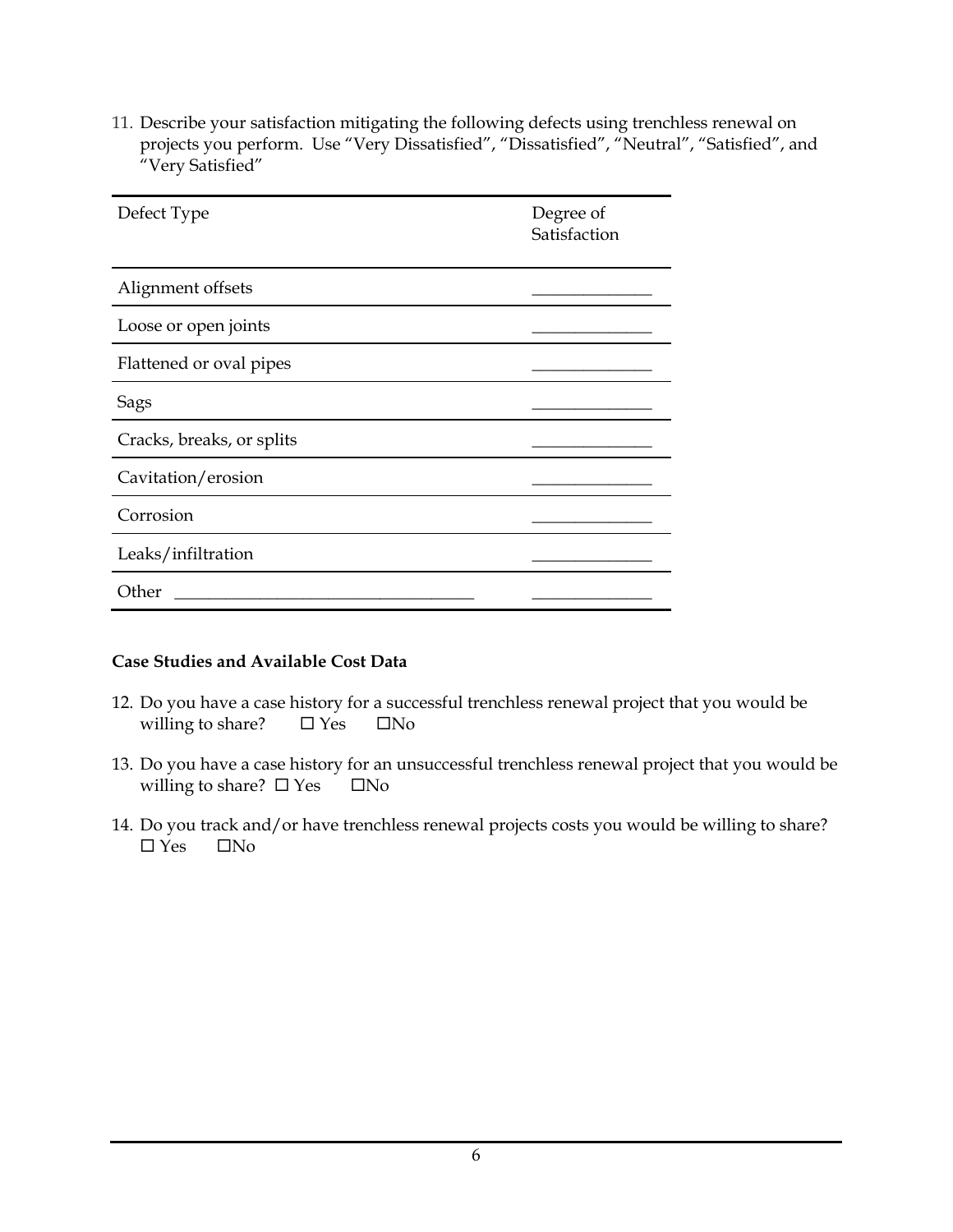#### **Decision Criteria**

15. Does your organization follow a standardized decision criteria for selecting the trenchless  $renewal method?$   $\Box$  Yes  $\Box$  No

If Answer to Question #15 is **Yes**, would you be willing to provide a copy of your criteria as an example?  $\Box$  Yes  $\Box$  No

If Answer to Question #15 is **No**, which of the following best describes your process.

Decision Criteria

 $\hfill\Box\quad$  Input from Outside Consultant

 $\Box$  In-House Expert/Consultation

□ Experience-Based

 $\square$  Own Equipment/Crews

Other \_\_\_\_\_\_\_\_\_\_\_\_\_\_\_\_\_\_\_\_\_\_\_\_\_\_\_\_\_\_\_\_\_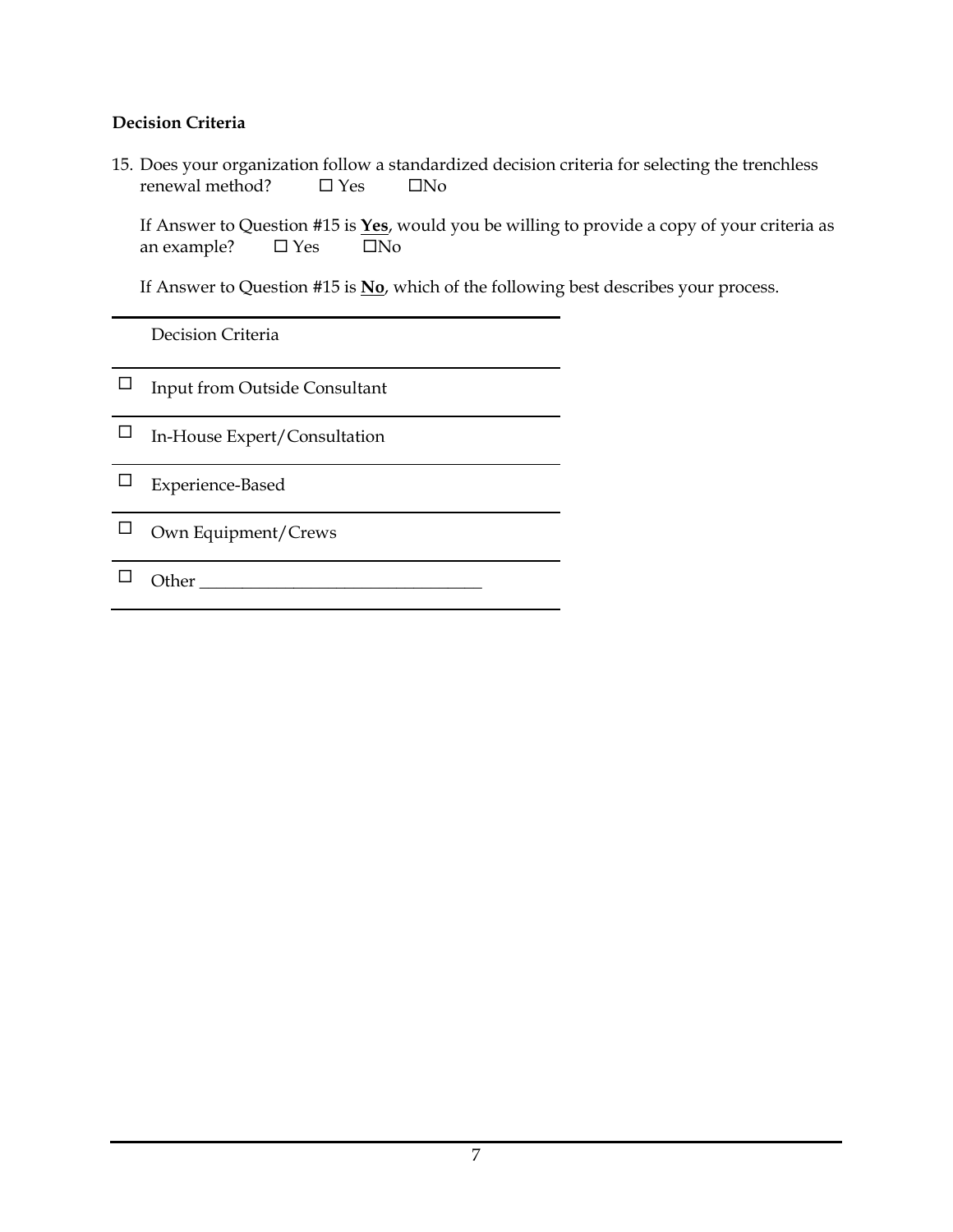### **Reasons for not using trenchless renewal when technically feasible**

16. For projects you conduct, select your common reasons for not using trenchless renewal when trenchless renewal is technically feasible. Check all that apply.

|        | Reasons                                                                                                           |
|--------|-------------------------------------------------------------------------------------------------------------------|
| □      | Limited organization experience                                                                                   |
| П      | Lack of local experienced contractors                                                                             |
| П      | Prior unfavorable experience                                                                                      |
| $\Box$ | Preference for new construction                                                                                   |
| П      | Uncertainty regarding design life/performance of<br>trenchless methods                                            |
| □      | Faster to open-cut                                                                                                |
| П      | Economics\Costs                                                                                                   |
| □      | Environmental considerations (e.g. pH, existing<br>fish/wildlife, required habitat improvement [fish<br>passage]) |
|        | Potential damage to existing, adjacent facilities or<br>pavement                                                  |
| П      | Presence of laterals                                                                                              |
|        | Flow bypass difficulties                                                                                          |
| □      | Site access limitations (e.g. limited staging area)                                                               |
|        | Condition of existing pipe (e.g. offset joints, collapse)                                                         |
| ப      | Reduction in hydraulic capacity not acceptable                                                                    |
| ⊡      | Other $\_\_$                                                                                                      |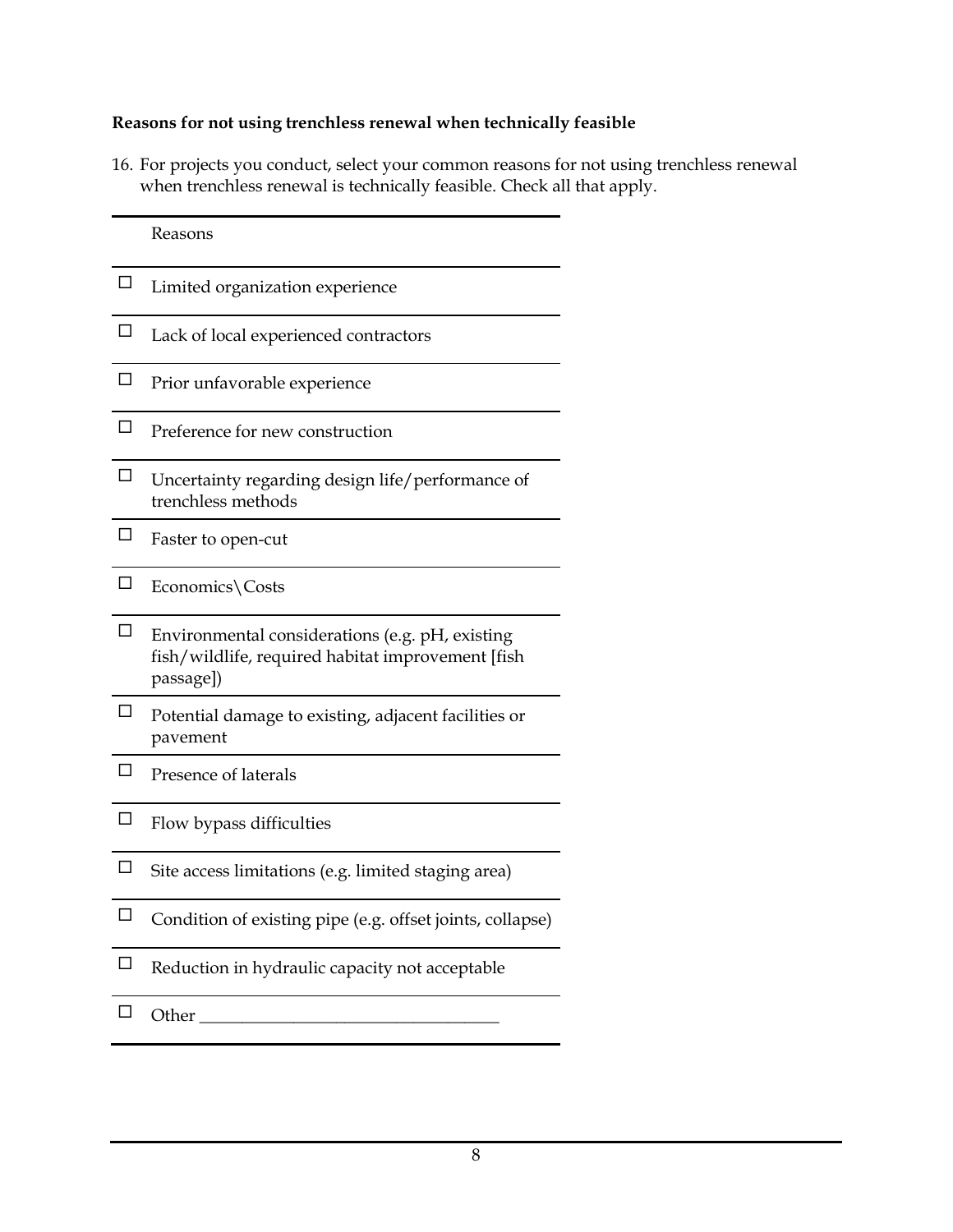# **Reasons for using trenchless renewal**

17. Rank your top five reasons for using trenchless renewal. Please rank from 1 to 5 where 1 is the most common.

| Reasons                                                                    | Rank |
|----------------------------------------------------------------------------|------|
| Commonly used/standard practice                                            |      |
| Outcome from formalized decision process                                   |      |
| Height of fill (cover) over structure                                      |      |
| Outcome from formalized cost benefit analysis                              |      |
| Lots of local experienced contractors                                      |      |
| Own the equipment and have the crews                                       |      |
| Limit surface disturbance                                                  |      |
| Temporary or permanent deferral of constructing a larger replacement pipe. |      |
| Favorable past experience                                                  |      |
| Faster than open-cut                                                       |      |
| Perceived economic\cost benefit                                            |      |
| Environmental considerations (e.g. existing fish/wildlife, wetland impact) |      |
| Other                                                                      |      |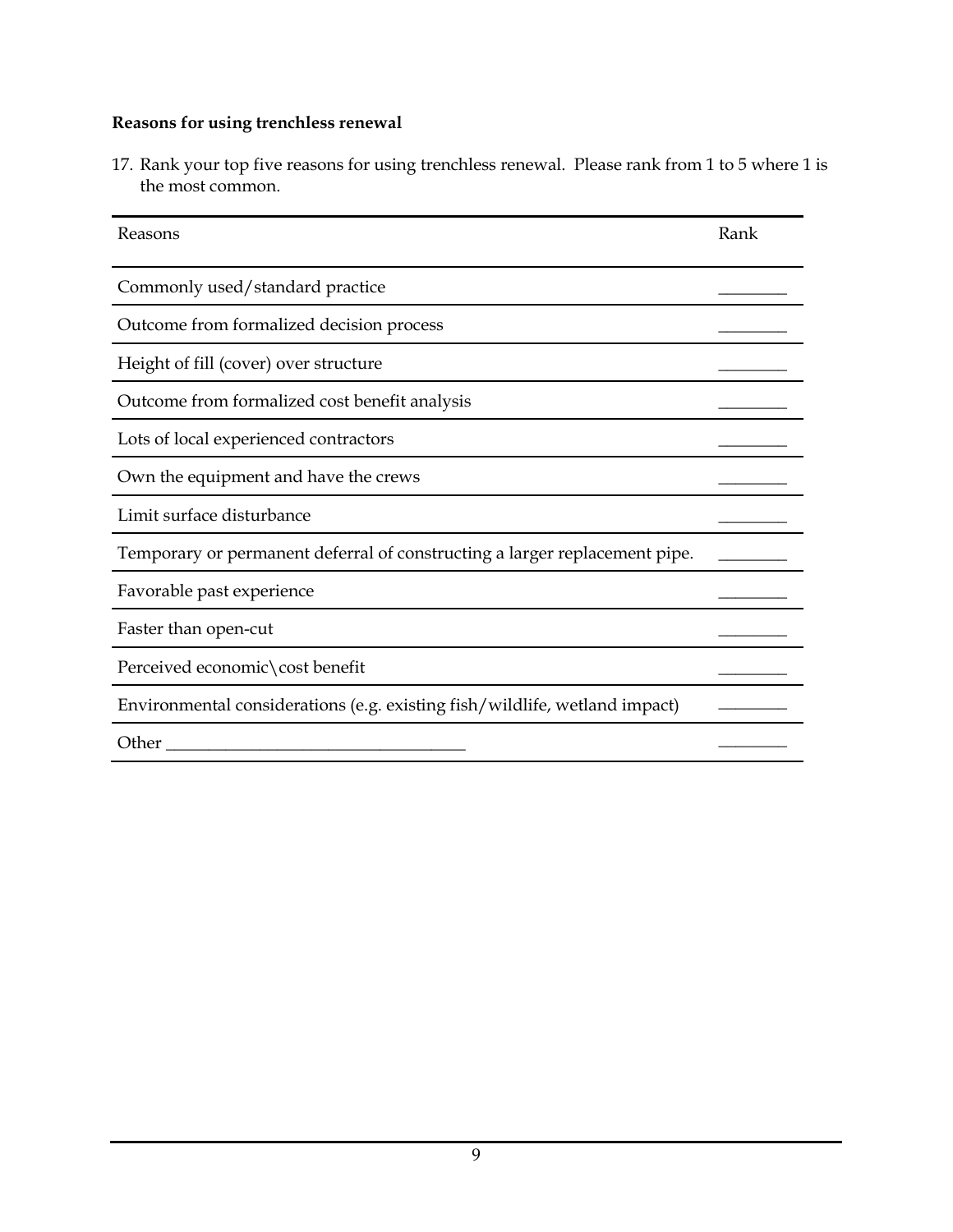### **Project Cost Exceedance and Claims**

18. How frequently (percent of the time) do you experience the following ranges of cost overruns on trenchless renewal projects you conduct? Use the comment space to provide the most common reason for cost overruns on your trenchless renewal projects

|        | Cost Exceedance Range (percent)                                                                                 | Percent of trenchless renewal<br>projects (round to nearest 10%) |
|--------|-----------------------------------------------------------------------------------------------------------------|------------------------------------------------------------------|
|        | 0 to 10% Cost Overrun                                                                                           |                                                                  |
|        | 10 to 20% Cost Overrun                                                                                          |                                                                  |
|        | 20 to 30% Cost Overrun                                                                                          |                                                                  |
|        | Greater than 30% Cost Overrun                                                                                   |                                                                  |
| ப      | Comments<br>19. Select the common sources of construction claims on trenchless renewal projects you<br>conduct. |                                                                  |
|        | Safety<br>Third-party damage\disruption                                                                         |                                                                  |
| $\Box$ | Differing groundwater/soil conditions                                                                           |                                                                  |
| ப      | <b>Existing pipe Condition</b>                                                                                  |                                                                  |
|        |                                                                                                                 |                                                                  |
|        |                                                                                                                 |                                                                  |

What is the most common reason for construction claims on trenchless renewal projects you conduct? \_\_\_\_\_\_\_\_\_\_\_\_\_\_\_\_\_\_\_\_\_\_\_\_\_\_\_\_\_\_\_\_\_\_\_\_\_\_\_\_\_\_\_\_\_\_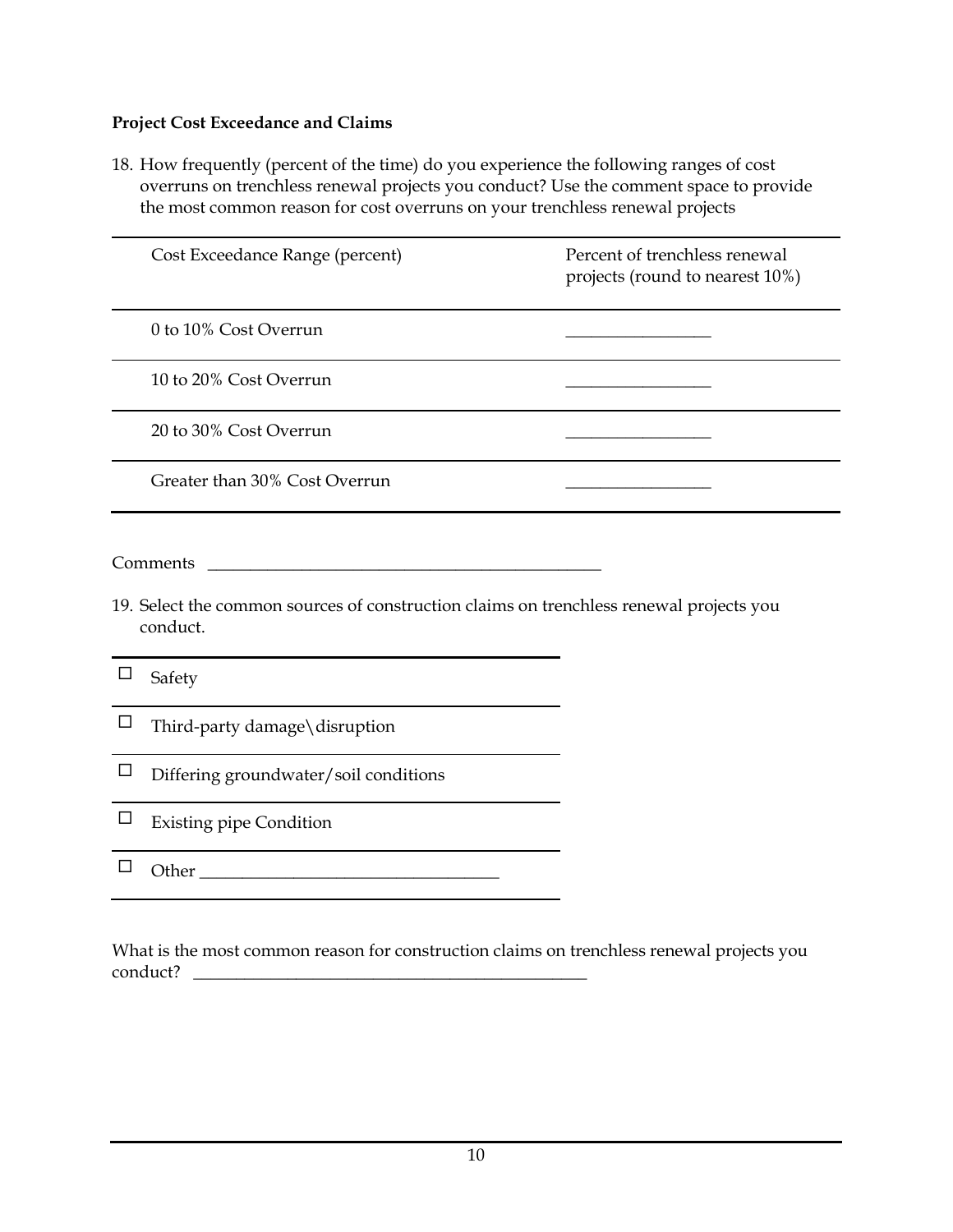## **Additional Information**

20. What information would be useful to your agency in considering using trenchless renewal for stormwater systems more frequently? (Check all that apply.)

|   | All of the following information would be useful                |
|---|-----------------------------------------------------------------|
| П | Agency experience with the applicable methods<br>(case studies) |
|   | Typical cost information                                        |
|   | Sources of claims and mitigation methods                        |
|   | Settlement/heave/vibration impacts and mitigation<br>methods    |
|   | Decision criteria used by facility owners                       |
|   | Limiting factors to the applicability of specific<br>methods    |
|   | Emergent technologies                                           |
|   | Other                                                           |
|   | None of this information would be useful                        |

21. Are here trenchless renewal methods that you have not used but are interested in learning more about?  $\square$  Yes  $\square$  No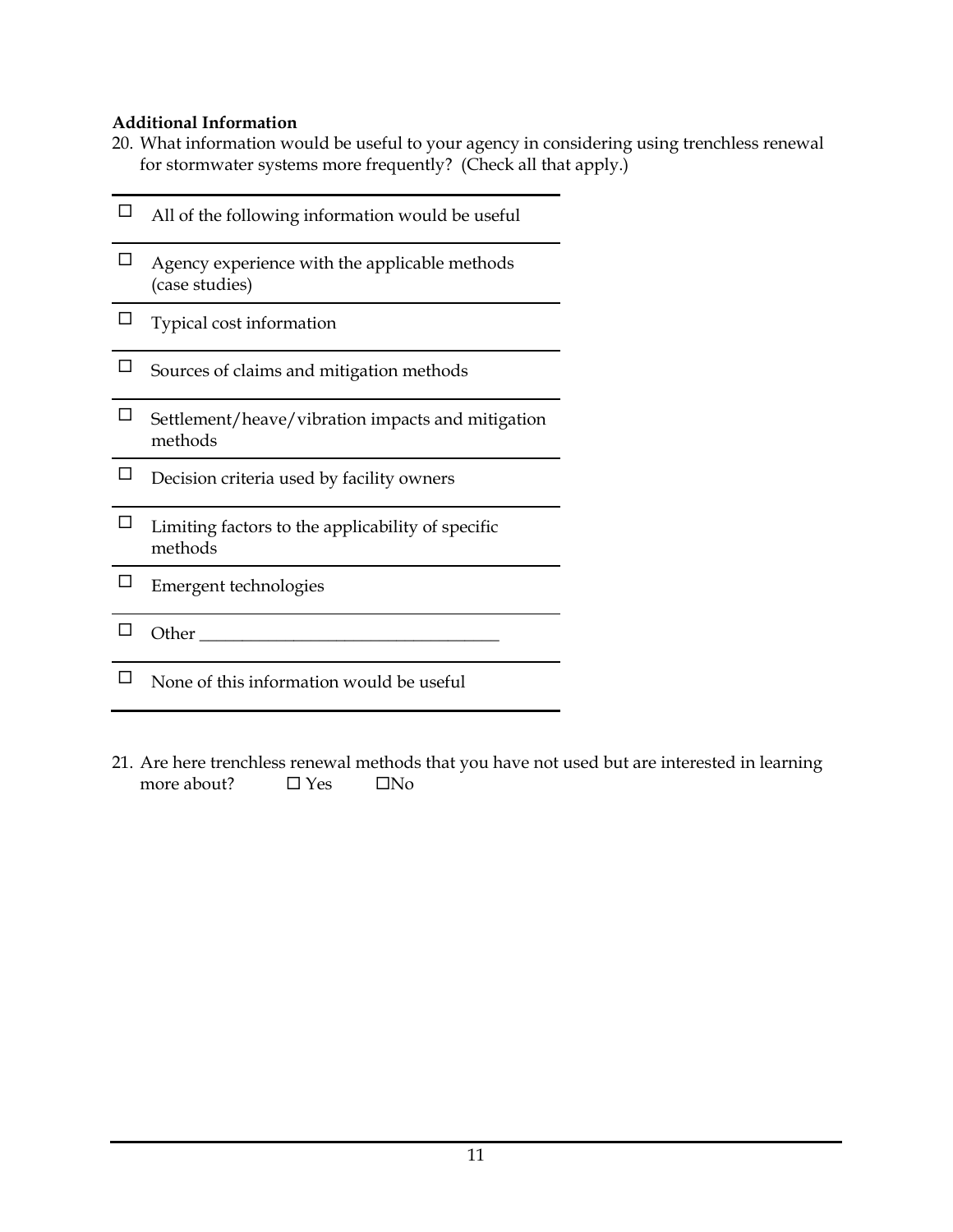**Your agency has not used or rarely uses trenchless renewal for stormwater systems but is perhaps interested in using or increasing the use of them.**

- 22. What information would be useful to your agency in considering using trenchless renewal for stormwater systems? (Check all that apply.)
- $\hfill \Box$  <br> <br> All of the following information would be useful
- $\Box$  Agency experience with the applicable methods (case studies)
- $\Box$  Typical cost information
- $\Box$  Sources of claims and mitigation methods
- $\square$  Settlement/heave/vibration impacts and mitigation methods
- $\Box$  Decision criteria used by facility owners
- $\square$  Limiting factors to the applicability of specific methods
- Emergent technologies
- Other \_\_\_\_\_\_\_\_\_\_\_\_\_\_\_\_\_\_\_\_\_\_\_\_\_\_\_\_\_\_\_\_\_\_\_
- $\Box$  None of this information would be useful